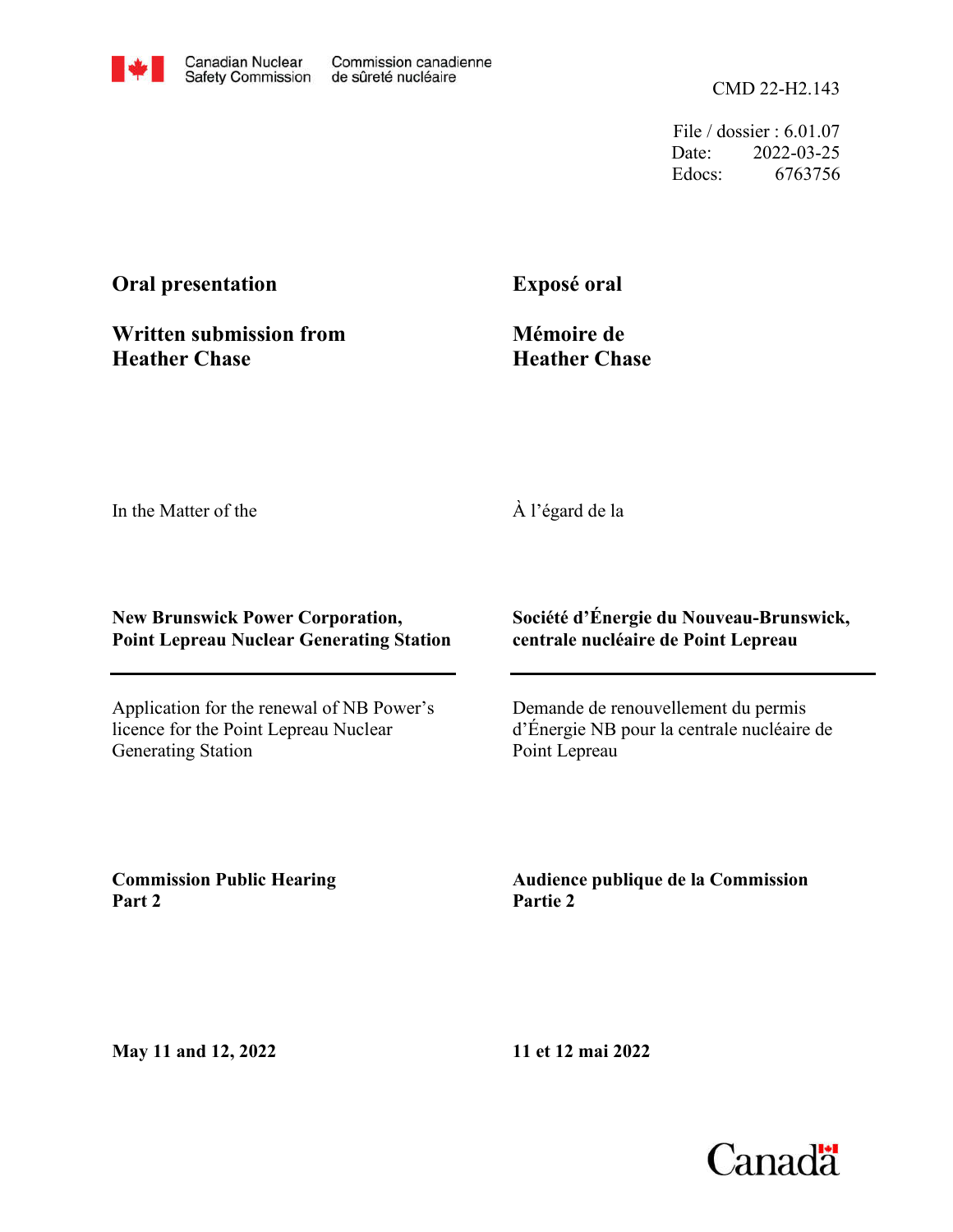March 25, 2022

Canadian Nuclear Safety Commission Attention: Commission Registry 280 Slater Street, P.O. Box 1046, Station B Ottawa, ON, K1P 5S9 Email: interventions@cnsc-ccsn.gc.ca

**SUBJECT:** Request to Appear Point Lepreau Nuclear Generating Station License Renewal Public Hearing

Dear Madame or Sir,

When Point Lepreau was being built, I was a young student in Charlotte County. Because of the protests and information that was being shared by those against the construction and nuclear power in general, I was not in favour of it being built in my "backyard".

As I grew a little older, I decided that I needed to better understand the issue so that I was making decisions based on my own information and understanding and with an open mind. I decided to work at PLNGS as a summer student in the public relations department to learn as much as I could about the station, nuclear power and the various safety and environmental processes that were in place. After learning this information, I also sought out other sources, to ensure that I was not just hearing one side of the story.

After researching and answering my own questions, I became a supporter of nuclear power and PLNGS.

In the many years since then, I have kept in touch with the station as some who lives in the community, as well as professionally.

During the exploration of the development of the Energy Hub, including the proposed Point Lepreau Two, I was hired to manage the Workforce Development program that would develop a talent recruitment and retention program for all the energy projects, as well as to focus on community relations and supports. During that time, I formed relationships with all the key stakeholders for the projects, including the trades unions, AECL, NB Power, WANO, UNB, all three levels of government, the community, etc.

After one and a half years on this project, market conditions changed, and it was decided that not all the projects would move forward so I left that position and returned to provincial work in community economic development.